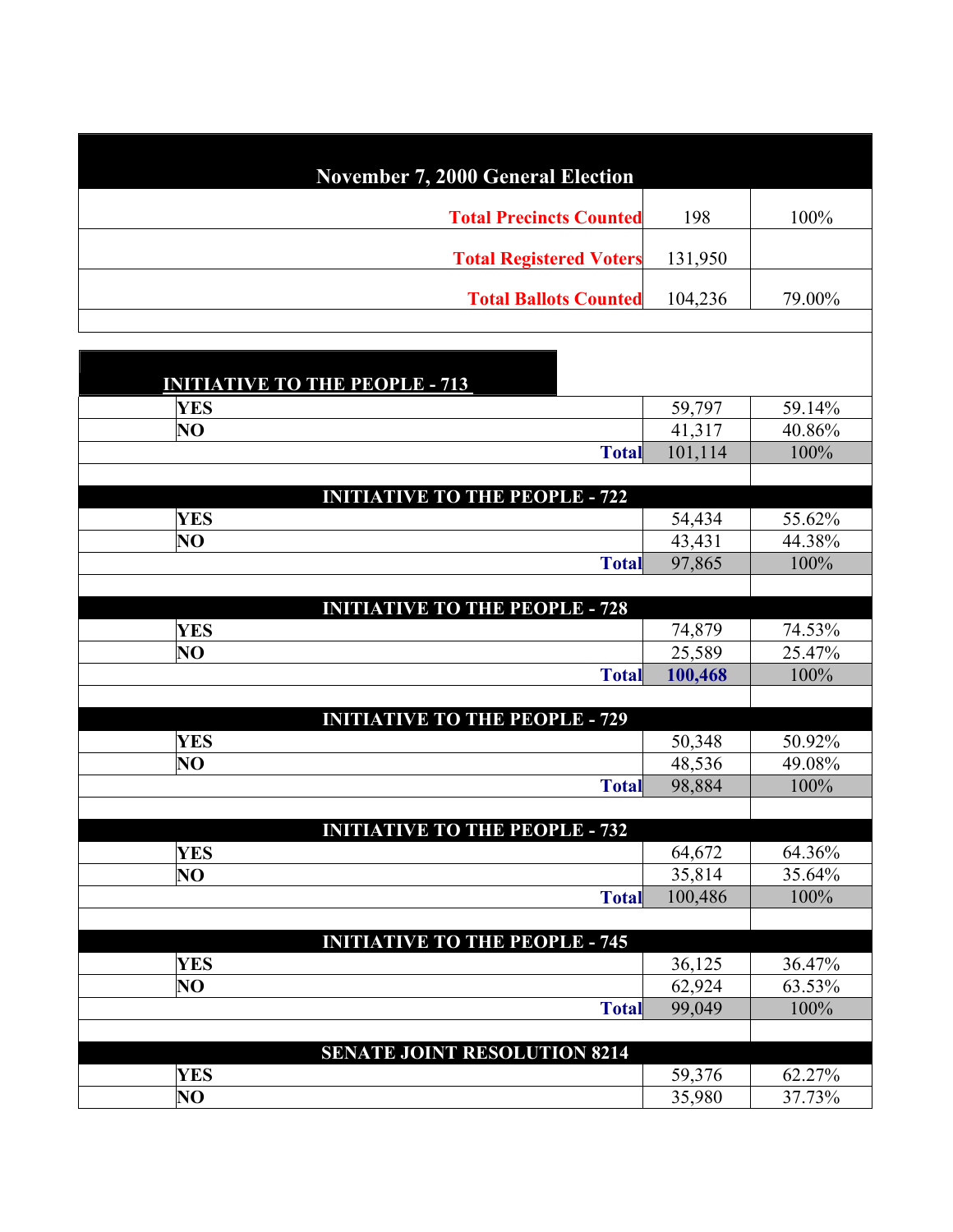|            |                                                                  | <b>Total</b> | 95,356 | 100%   |
|------------|------------------------------------------------------------------|--------------|--------|--------|
|            |                                                                  |              |        |        |
|            | <b>PRESIDENT / VICE PRESIDENT OF THE UNITED</b><br><b>STATES</b> |              |        |        |
|            |                                                                  |              |        |        |
|            |                                                                  |              |        |        |
| D          | <b>AL GORE / JOE LIEBERMAN</b>                                   |              | 50,302 | 48.90% |
|            |                                                                  |              |        |        |
|            |                                                                  |              |        |        |
| R          | <b>GEORGE W. BUSH / DICK CHENEY</b>                              |              | 46,427 | 45.13% |
|            |                                                                  |              |        |        |
| L          | <b>HARRY BROWNE / ART OLIVIER</b>                                |              | 618    | 0.60%  |
|            |                                                                  |              |        |        |
|            |                                                                  |              |        |        |
| <b>SOC</b> | <b>DAVID McREYNOLDS / MARY HOLLIS</b>                            |              | 20     | 0.02%  |
|            |                                                                  |              |        |        |
| <b>GRN</b> | <b>RALPH NADER / WINONA LaDUKE</b>                               |              | 4,607  | 4.48%  |
|            |                                                                  |              |        |        |
| WW         | <b>MONICA MOOREHEAD / G. LaRIVA</b>                              |              | 106    | 0.10%  |
|            |                                                                  |              |        |        |
|            |                                                                  |              |        |        |
| <b>CST</b> | <b>HOWARD PHILLIPS / J.C. FRAZIER</b>                            |              | 71     | 0.07%  |
|            |                                                                  |              |        |        |
| <b>FDM</b> | PATRICK BUCHANAN / E. FOSTER                                     |              | 296    | 0.29%  |
|            |                                                                  |              |        |        |
|            |                                                                  |              |        |        |
| <b>SW</b>  | <b>JAMES E. HARRIS / M. TROWE</b>                                |              | 10     | 0.01%  |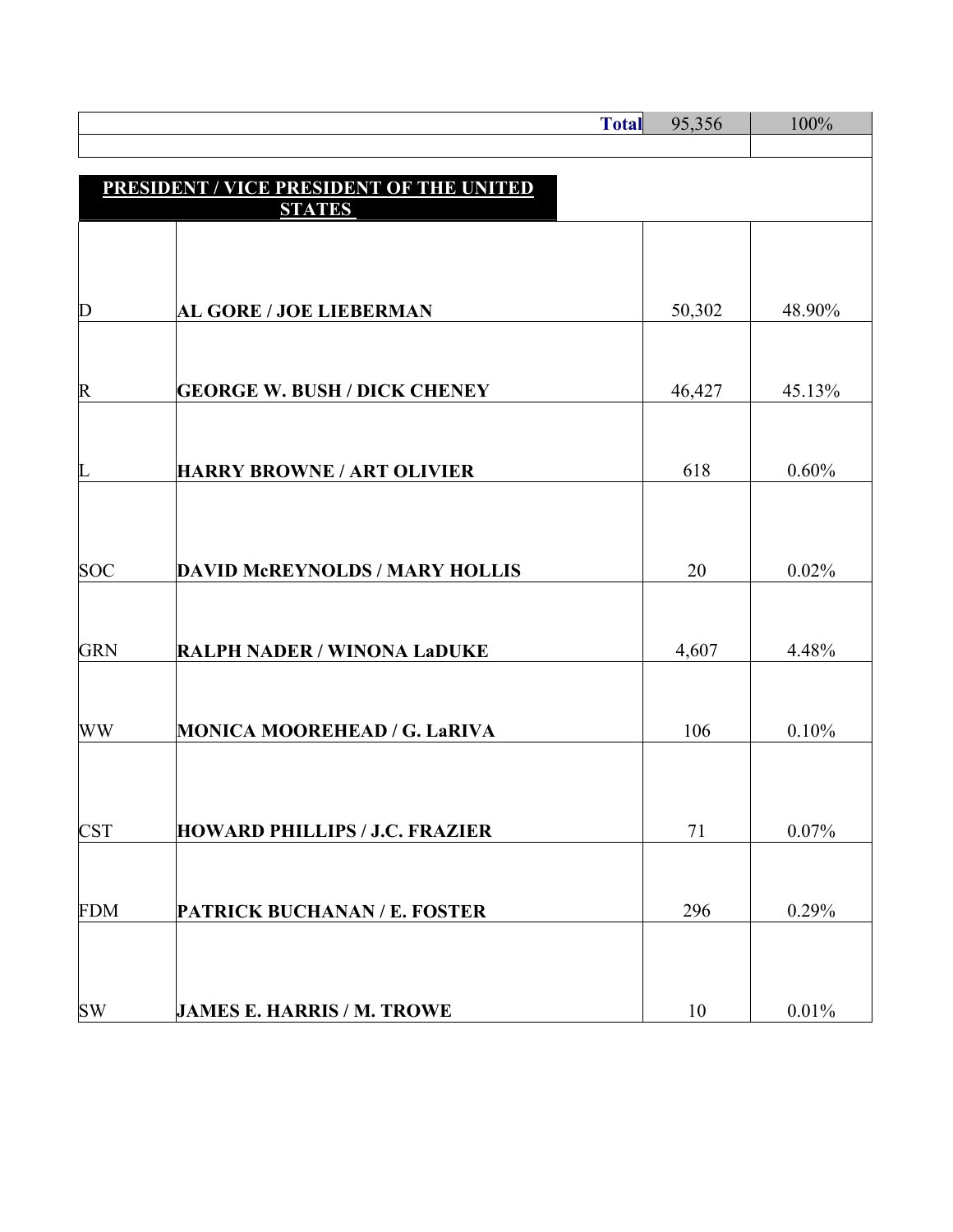| NL                    | JOHN HAGELIN / NAT GOLDHABER | 139     | 0.14%  |
|-----------------------|------------------------------|---------|--------|
|                       | <b>WRITE-IN</b>              | 271     | 0.26%  |
|                       | <b>Total</b>                 | 102,867 | 100%   |
|                       |                              |         |        |
|                       | UNITED STATES SENATOR        |         |        |
|                       | <b>6 Year Term</b>           |         |        |
|                       |                              |         |        |
| $\overline{\text{D}}$ | <b>MARIA CANTWELL</b>        | 49,621  | 48.32% |
| $\overline{\text{R}}$ | <b>SLADE GORTON</b>          | 49,797  | 48.49% |
| L                     | <b>JEFF JARED</b>            | 3,161   | 3.08%  |
|                       | <b>WRITE-IN</b>              | 116     | 0.11%  |
|                       | <b>Total</b>                 | 102,695 | 100%   |
|                       |                              |         |        |

| UNITED STATES REPRESENTATIVE CONGRESSIONAL DISTRICT 1<br>2 Year Term |                     |        |        |
|----------------------------------------------------------------------|---------------------|--------|--------|
| D                                                                    | <b>JAY INSLEE</b>   | 27,099 | 53.87% |
| R                                                                    | <b>DAN McDONALD</b> | 21,786 | 43.31% |
| L                                                                    | <b>BRUCE NEWMAN</b> | 1,378  | 2.74%  |
|                                                                      | <b>WRITE-IN</b>     | 42     | 0.08%  |
|                                                                      | <b>Total</b>        | 50,305 | 100%   |

| <b>UNITED STATES REPRESENTATIVE CONGRESSIONAL DISTRICT 6</b><br>2 Year Term |                     |        |          |  |
|-----------------------------------------------------------------------------|---------------------|--------|----------|--|
| D                                                                           | <b>NORM DICKS</b>   | 33,826 | 66.80%   |  |
| R                                                                           | <b>BOB LAWRENCE</b> | 14,959 | 29.54%   |  |
|                                                                             |                     |        |          |  |
| L                                                                           | <b>JOHN BENNETT</b> | 1,791  | $3.54\%$ |  |
|                                                                             | <b>WRITE-IN</b>     | 62     | 0.12%    |  |
|                                                                             | <b>Total</b>        | 50,638 | 100%     |  |
|                                                                             |                     |        |          |  |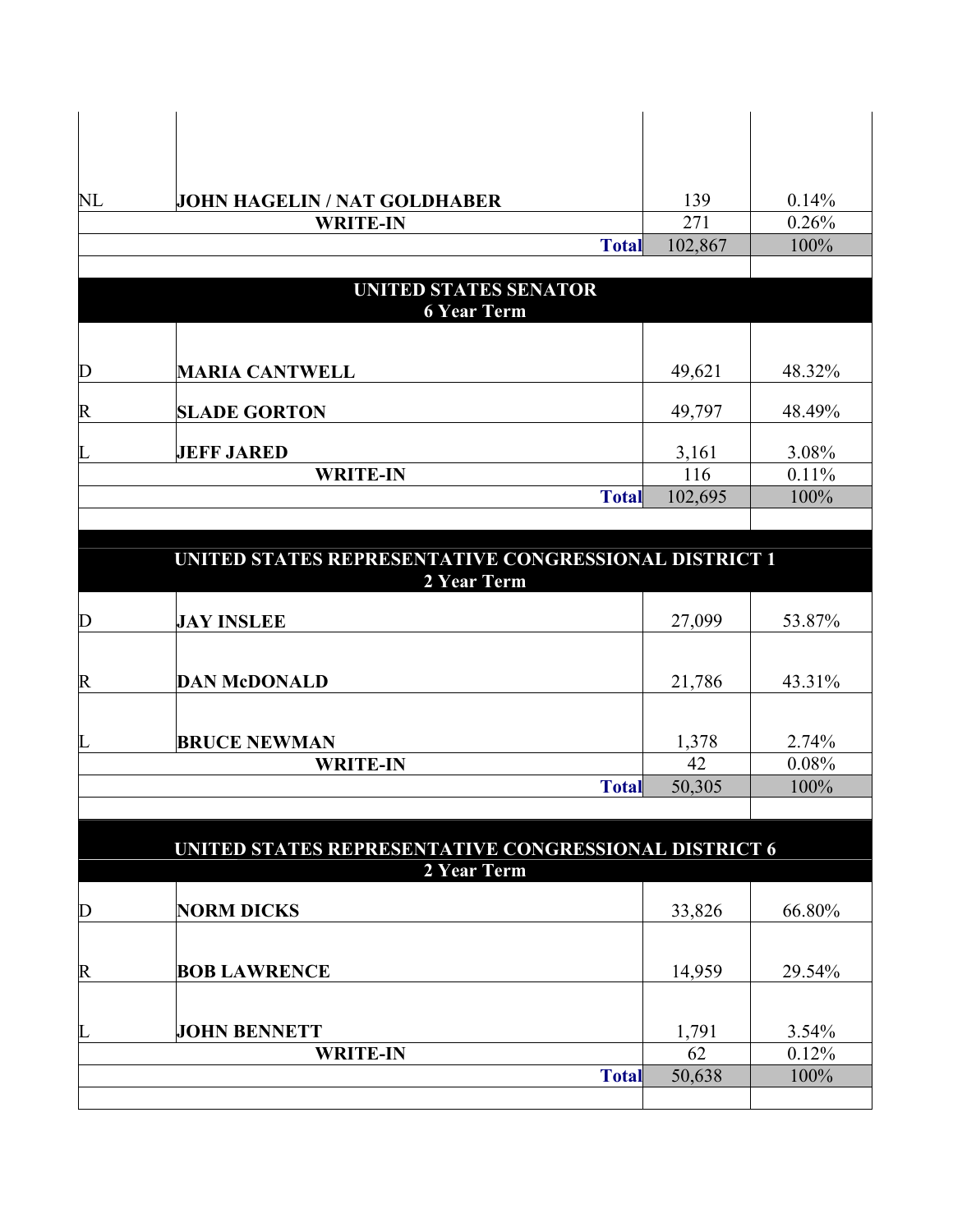|                         | <b>GOVERNOR</b>                 |               |               |
|-------------------------|---------------------------------|---------------|---------------|
|                         |                                 |               |               |
|                         | <b>4 Year Term</b>              |               |               |
|                         |                                 |               |               |
| $\overline{\mathrm{D}}$ | <b>GARY LOCKE</b>               | 58,603        | 56.89%        |
|                         |                                 |               |               |
| $\overline{\text{R}}$   | <b>JOHN CARLSON</b>             | 42,358        | 41.12%        |
|                         |                                 |               |               |
|                         |                                 |               |               |
| $\overline{L}$          | <b>STEVE W. LePAGE</b>          | 1,966         | 1.91%         |
|                         | <b>WRITE-IN</b><br><b>Total</b> | 86<br>103,013 | 0.08%<br>100% |
|                         |                                 |               |               |
|                         | <b>LIEUTENANT GOVERNOR</b>      |               |               |
|                         | <b>4 Year Term</b>              |               |               |
|                         |                                 |               |               |
| $\mathbf D$             | <b>BRAD OWEN</b>                | 54,800        | 56.07%        |
|                         |                                 |               |               |
| $\overline{\text{R}}$   | WM. "MIKE" ELLIOTT              | 36,122        | 36.96%        |
|                         |                                 |               |               |
| L                       | <b>RUTH E. BENNETT</b>          | 6,654         | 6.81%         |
|                         | <b>WRITE-IN</b>                 | 153           | 0.16%         |
|                         | <b>Total</b>                    | 97,729        | 100%          |
|                         |                                 |               |               |
|                         | <b>SECRETARY OF STATE</b>       |               |               |
|                         | <b>4 Year Term</b>              |               |               |
| $\mathbf D$             | <b>DON BONKER</b>               | 45,587        | 47.15%        |
|                         |                                 |               |               |
| $\overline{\text{R}}$   | <b>SAM REED</b>                 | 44,738        | 46.27%        |
|                         |                                 |               |               |
|                         |                                 |               |               |
| L                       | <b>J. BRADLEY GIBSON</b>        | 4,357         | 4.51%         |
| <b>RFM</b>              | <b>CHRIS LOFTIS</b>             | 1,870         | 1.93%         |
|                         | <b>WRITE-IN</b>                 | 128           | 0.13%         |
|                         | <b>Total</b>                    | 96,680        | 100%          |
|                         |                                 |               |               |
|                         | <b>STATE TREASURER</b>          |               |               |
|                         | <b>4 Year Term</b>              |               |               |
| $\mathbf{D}$            | <b>MIKE MURPHY</b>              | 52,642        | 54.62%        |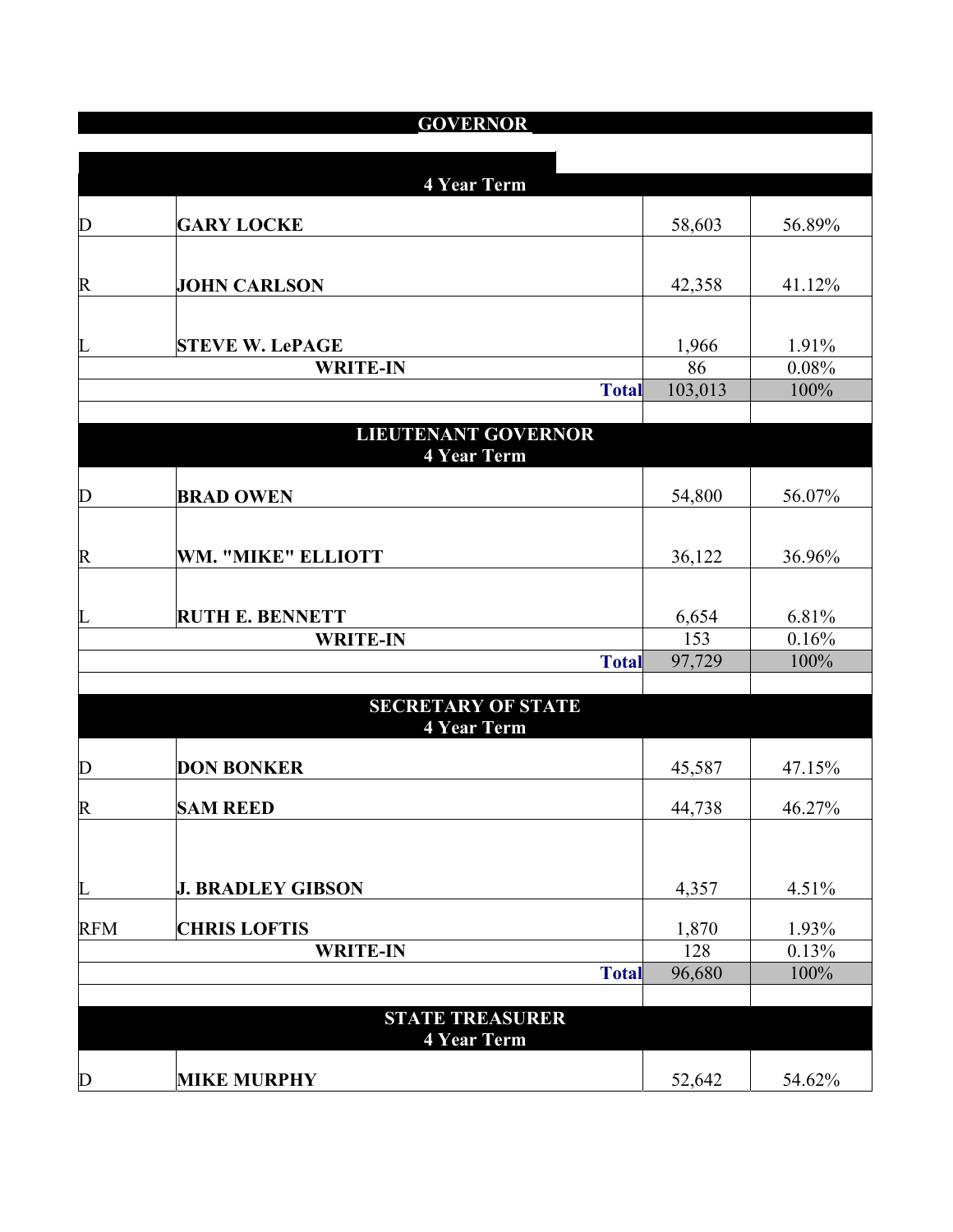| R                     | <b>DIANE RHOADES</b>                | 39,400 | 40.88%   |
|-----------------------|-------------------------------------|--------|----------|
| L                     | <b>TIM PERMAN</b>                   | 4,252  | 4.41%    |
|                       | <b>WRITE-IN</b>                     | 92     | 0.10%    |
|                       | <b>Total</b>                        | 96,386 | 100%     |
|                       |                                     |        |          |
|                       | <b>STATE AUDITOR</b>                |        |          |
|                       | <b>4 Year Term</b>                  |        |          |
|                       |                                     |        |          |
| D                     | <b>BRIAN SONNTAG</b>                | 53,676 | 56.14%   |
|                       |                                     |        |          |
|                       |                                     |        |          |
|                       |                                     |        |          |
| $\mathsf R$           | <b>RICHARD McENTEE</b>              | 36,494 | 38.17%   |
| L                     | <b>CHRIS CAPUTO</b>                 | 5,344  | 5.59%    |
|                       | <b>WRITE-IN</b>                     | 98     | 0.10%    |
|                       | <b>Total</b>                        | 95,612 | 100%     |
|                       |                                     |        |          |
|                       | <b>ATTORNEY GENERAL</b>             |        |          |
|                       | <b>4 Year Term</b>                  |        |          |
|                       |                                     |        |          |
|                       |                                     |        |          |
| D                     | <b>CHRISTINE GREGOIRE</b>           | 53,977 | 54.95%   |
|                       |                                     |        |          |
| $\overline{\text{R}}$ | <b>RICHARD POPE</b>                 | 38,790 | 39.49%   |
|                       |                                     |        |          |
|                       |                                     |        |          |
| L                     | <b>RICHARD SHEPARD</b>              | 3,994  | 4.07%    |
|                       |                                     |        |          |
| NM                    | <b>STAN LIPPMANN</b>                | 469    | 0.48%    |
|                       |                                     |        |          |
|                       |                                     |        |          |
| $\rm NL$              | <b>LUANNE COACHMAN</b>              | 888    | $0.90\%$ |
|                       | <b>WRITE-IN</b>                     | 106    | 0.11%    |
|                       | <b>Total</b>                        | 98,224 | 100%     |
|                       | <b>COMMISSIONER OF PUBLIC LANDS</b> |        |          |
|                       | <b>4 Year Term</b>                  |        |          |
|                       |                                     |        |          |
| D                     | <b>MIKE LOWRY</b>                   | 42,695 | 43.34%   |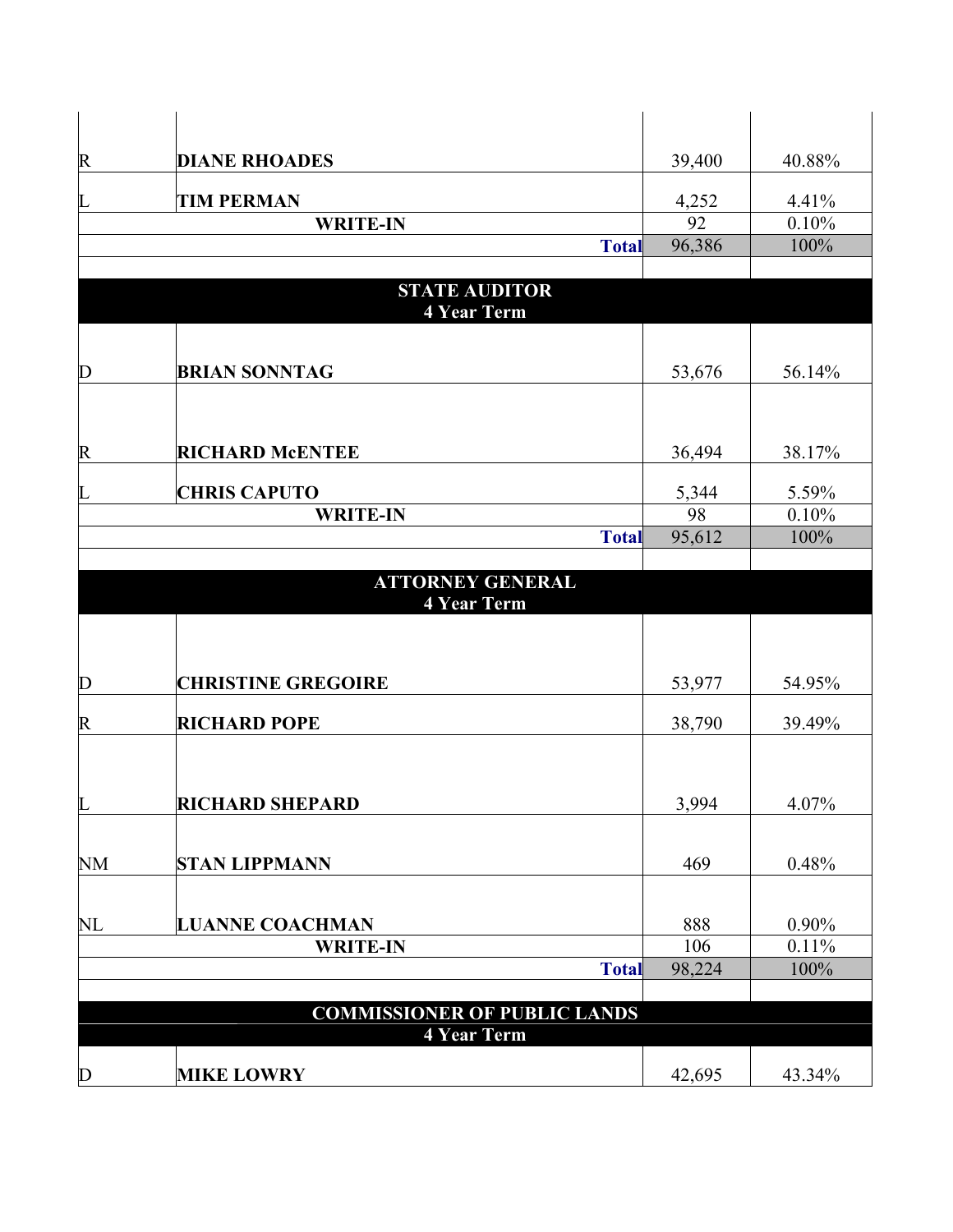| $\mathsf{R}$            | <b>DOUG SUTHERLAND</b>                                          | 50,012 | 50.77% |
|-------------------------|-----------------------------------------------------------------|--------|--------|
| L                       | <b>STEVE LAYMAN</b>                                             | 5,629  | 5.71%  |
|                         | <b>WRITE-IN</b>                                                 | 173    | 0.18%  |
|                         | <b>Total</b>                                                    | 98,509 | 100%   |
|                         |                                                                 |        |        |
|                         | SUPERINTENDENT OF PUBLIC INSTRUCTION<br><b>4 Year Term</b>      |        |        |
|                         | <b>TERESA "TERRY" BERGESON</b>                                  | 72,749 | 96.60% |
|                         | <b>WRITE-IN</b>                                                 | 2,564  | 3.40%  |
|                         | <b>Total</b>                                                    | 75,313 | 100%   |
|                         |                                                                 |        |        |
|                         | <b>INSURANCE COMMISSIONER</b><br><b>4 Year Term</b>             |        |        |
|                         |                                                                 |        |        |
| $\overline{\mathsf{D}}$ | <b>MIKE KREIDLER</b>                                            | 49,075 | 52.34% |
| $\overline{\text{R}}$   | <b>DON DAVIDSON</b>                                             | 40,293 | 42.97% |
| L                       | <b>MIKE HIHN</b>                                                | 4,231  | 4.51%  |
|                         | <b>WRITE-IN</b>                                                 | 161    | 0.17%  |
|                         | <b>Total</b>                                                    | 93,760 | 100%   |
|                         | STATE SENATOR LEGISLATIVE DISTRICT NO. 23<br><b>4 Year Term</b> |        |        |
| $\mathbf{D}$            | <b>BETTI L. SHELDON</b>                                         | 31,586 | 55.93% |
|                         |                                                                 |        |        |
| $\mathsf{R}% _{T}$      | <b>DAN MURPHY</b>                                               | 23,152 | 40.99% |
| L                       | <b>SHELDON "SCOTT" HOLMAN</b>                                   | 1,714  | 3.03%  |

**WRITE-IN** 24 0.04%<br> **Total** 56,476 100% 56,476 **STATE REPRESENTATIVE LEGISLATIVE DISTRICT NO. 23**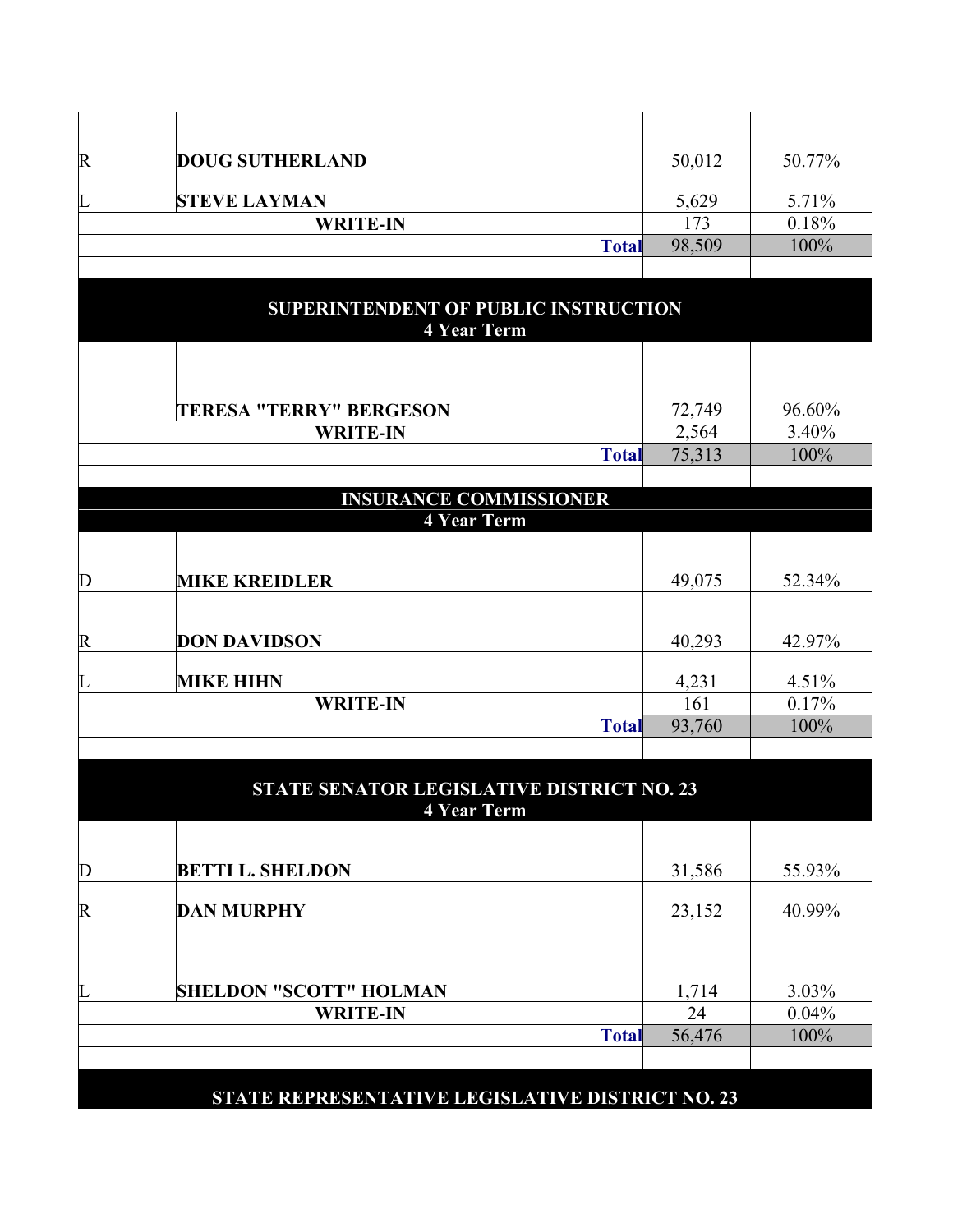|             | <b>Position 1 - 2 Year Term</b> |        |          |  |
|-------------|---------------------------------|--------|----------|--|
|             |                                 |        |          |  |
| $\mathbf D$ | PHIL ROCKEFELLER                | 30,981 | 55.31%   |  |
|             |                                 |        |          |  |
| $\mathbb R$ | <b>PHIL RASMUSSEN</b>           | 23,013 | 41.08%   |  |
| L           | <b>DENNIS HAYNES</b>            | 1,981  | $3.54\%$ |  |
|             | <b>WRITE-IN</b>                 | 41     | 0.07%    |  |
|             | <b>Total</b>                    | 56,016 | 100%     |  |
|             |                                 |        |          |  |

|                    | STATE REPRESENTATIVE LEGISLATIVE DISTRICT NO. 23<br><b>Position 2 - 2 Year Term</b> |        |          |  |
|--------------------|-------------------------------------------------------------------------------------|--------|----------|--|
|                    |                                                                                     |        |          |  |
| $\overline{\rm D}$ | <b>DAVID HARRISON</b>                                                               | 26,228 | 47.02%   |  |
|                    |                                                                                     |        |          |  |
| R                  | <b>BEVERLY WOODS</b>                                                                | 27,426 | 49.17%   |  |
|                    | <b>DIANE HAYNES</b>                                                                 | 2,085  | 3.74%    |  |
|                    | <b>WRITE-IN</b>                                                                     | 41     | $0.07\%$ |  |
|                    | <b>Total</b>                                                                        | 55,780 | 100%     |  |
|                    |                                                                                     |        |          |  |

|             | <b>STATE REPRESENTATIVE LEGISLATIVE DISTRICT NO. 26</b><br><b>Position 1 - 2 Year Term</b> |        |        |  |
|-------------|--------------------------------------------------------------------------------------------|--------|--------|--|
| D           | <b>PATRICIA LANTZ</b>                                                                      | 13,454 | 55.45% |  |
| $\mathbb R$ | <b>RANDY BOSS</b>                                                                          | 9,858  | 40.63% |  |
| L           | <b>DON VANDERVELDE</b>                                                                     | 924    | 3.81%  |  |
|             | <b>WRITE-IN</b>                                                                            | 29     | 0.12%  |  |
|             | <b>Total</b>                                                                               | 24,265 | 100%   |  |
|             |                                                                                            |        |        |  |

| <b>STATE REPRESENTATIVE LEGISLATIVE DISTRICT NO. 26</b><br><b>Position 2 - 2 Year Term</b> |                      |        |        |
|--------------------------------------------------------------------------------------------|----------------------|--------|--------|
| $\mathbb D$                                                                                | <b>BROCK JACKLEY</b> | 12,702 | 52.47% |
| $\boldsymbol{\mathrm{R}}$                                                                  | <b>LOIS McMAHAN</b>  | 11 437 | 47.24% |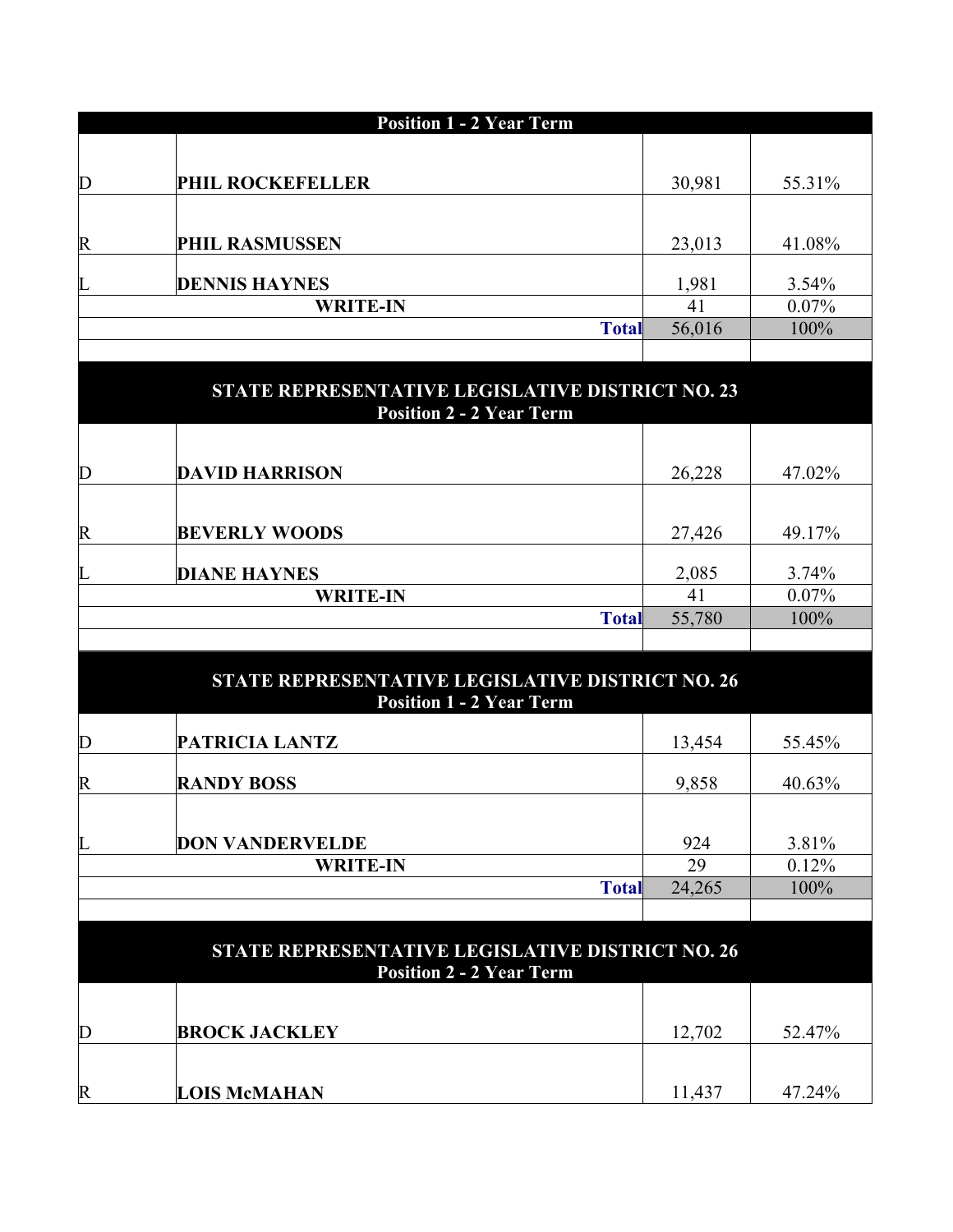|                         | <b>WRITE-IN</b>                                                                     | 70     | 0.29%   |
|-------------------------|-------------------------------------------------------------------------------------|--------|---------|
|                         | <b>Total</b>                                                                        | 24,209 | 100%    |
|                         |                                                                                     |        |         |
|                         | STATE REPRESENTATIVE LEGISLATIVE DISTRICT NO. 35<br><b>Position 1 - 2 Year Term</b> |        |         |
| D                       | <b>KATHY HAIGH</b>                                                                  | 9,163  | 54.54%  |
| R                       | <b>FRANK DARE</b>                                                                   | 6,603  | 39.30%  |
| L                       | <b>MARTI LEWIS</b>                                                                  | 1,005  | 5.98%   |
|                         | <b>WRITE-IN</b>                                                                     | 29     | 0.17%   |
|                         | <b>Total</b>                                                                        | 16,800 | 100%    |
|                         |                                                                                     |        |         |
|                         | STATE REPRESENTATIVE LEGISLATIVE DISTRICT NO. 35<br><b>Position 2 - 2 Year Term</b> |        |         |
|                         |                                                                                     |        |         |
| D                       | WILLIAM "IKE" EICKMEYER                                                             | 9,304  | 55.23%  |
|                         |                                                                                     |        |         |
| R                       | <b>EDWARD B. MITCHELL</b>                                                           | 6,657  | 39.52%  |
|                         |                                                                                     |        |         |
| L                       | <b>RONALD A. RALSTIN</b>                                                            | 863    | 5.12%   |
|                         | <b>WRITE-IN</b>                                                                     | 22     | 0.13%   |
|                         | <b>Total</b>                                                                        | 16,846 | 100%    |
|                         | KITSAP COUNTY COMMISSIONER DISTRICT NO. 1                                           |        |         |
|                         | <b>4 Year Term</b>                                                                  |        |         |
| D                       | <b>CHRISTENE "CHRIS" ENDRESEN</b>                                                   | 50,704 | 53.39%  |
| R                       | <b>SCOTT HENDEN</b>                                                                 | 44,087 | 46.42%  |
|                         | <b>WRITE-IN</b>                                                                     | 177    | 0.19%   |
|                         | <b>Total</b>                                                                        | 94,968 | 100.00% |
|                         | KITSAP COUNTY COMMISSIONER DISTRICT NO. 2<br><b>4 Year Term</b>                     |        |         |
| D                       | <b>D.W. "DUSTY" WILEY</b>                                                           | 44,466 | 47.61%  |
| $\overline{\mathrm{R}}$ | <b>JAN ANGEL</b>                                                                    | 48,184 | 51.59%  |
|                         | <b>WRITE-IN</b>                                                                     | 745    | 0.19%   |
|                         | <b>Total</b>                                                                        | 93,395 | 100%    |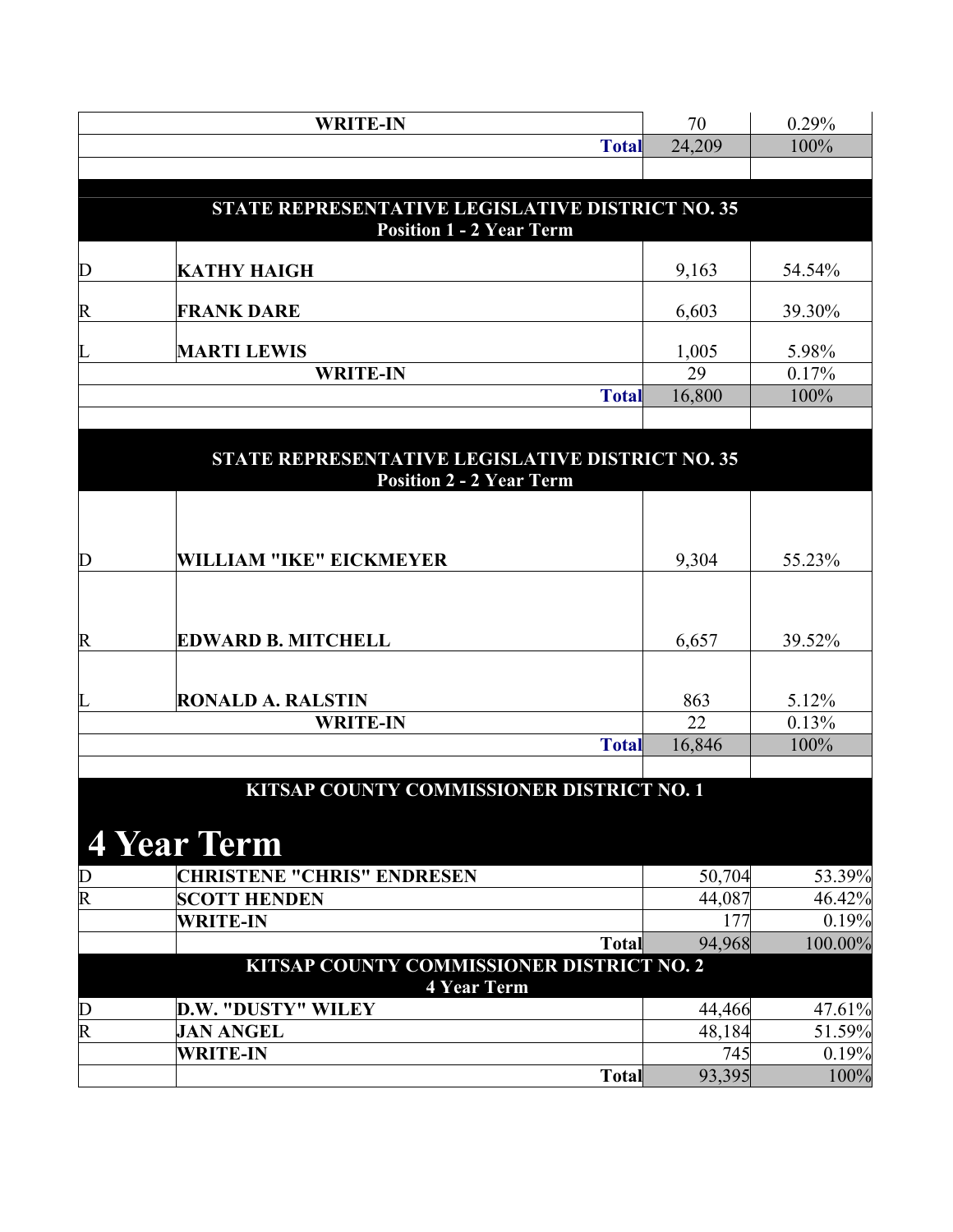| STATE SUPREME COURT JUSTICE POSITION NO. 2<br><b>6 Year Term</b> |                                                                             |              |               |                 |
|------------------------------------------------------------------|-----------------------------------------------------------------------------|--------------|---------------|-----------------|
| NP                                                               | NP - SUSAN J. OWENS                                                         |              | 46,278        | 57.18%          |
| NP                                                               | NP - JEFF SULLIVAN                                                          |              | 34,285        | 42.36%          |
|                                                                  | <b>WRITE-IN</b>                                                             |              | 368           | 0.45%           |
|                                                                  |                                                                             | <b>Total</b> | 80,931        | 100%            |
|                                                                  | <b>STATE SUPREME COURT JUSTICE POSITION NO. 7</b><br>2 Year Unexpired Term  |              |               |                 |
| NP                                                               | NP - BOBBE J. BRIDGE                                                        |              | 70,160        | 98.64%          |
|                                                                  | <b>WRITE-IN</b>                                                             |              | 970           | 1.36%           |
|                                                                  |                                                                             | <b>Total</b> | 71,130        | 100%            |
|                                                                  | STATE SUPREME COURT JUSTICE POSITION NO. 8                                  |              |               |                 |
| NP                                                               | <b>6 Year Term</b><br>NP - GERRY L. ALEXANDER                               |              | 70,108        | 98.91%          |
|                                                                  | <b>WRITE-IN</b>                                                             |              | 776           | 1.09%           |
|                                                                  |                                                                             | <b>Total</b> | 70,884        | 100%            |
|                                                                  | STATE SUPREME COURT JUSTICE POSITION NO. 9                                  |              |               |                 |
| NP                                                               | <b>6 Year Term</b><br>NP - TOM CHAMBERS                                     |              | 41,441        | 52.38%          |
| NP                                                               | NP - JIM FOLEY                                                              |              | 37,299        | 47.15%          |
|                                                                  | <b>WRITE-IN</b>                                                             |              | 372           | 0.47%           |
|                                                                  |                                                                             | <b>Total</b> | 79,112        | 100%            |
|                                                                  | <b>COURT OF APPEALS JUDGE DIVISION 2 DISTRICT 2 POSITION 2</b>              |              |               |                 |
|                                                                  | <b>6 Year Term</b>                                                          |              |               |                 |
| NP                                                               | 2 NP - DAVID H. ARMSTRONG<br>2 WRITE-IN                                     |              | 69,414<br>702 | 99.00%<br>1.00% |
|                                                                  |                                                                             | <b>Total</b> | 70,116        | 100%            |
|                                                                  | <b>SUPERIOR COURT JUDGE COURT 3</b>                                         |              |               |                 |
|                                                                  | <b>4 Year Term</b>                                                          |              |               |                 |
| NP                                                               | NP - ANNA LAURIE                                                            |              | 48,476        | 57.14%          |
| NP                                                               | NP - IONE SUSAN GEORGE                                                      |              | 35,990        | 42.42%          |
|                                                                  | <b>WRITE-IN</b>                                                             |              | 374           | 0.44%           |
|                                                                  |                                                                             | <b>Total</b> | 84,840        | 100%            |
|                                                                  | PUBLIC UTILITY DISTRICT 1 COMMISSIONER DISTRICT NO. 3<br><b>6 Year Term</b> |              |               |                 |
| $\overline{\text{NP}}$                                           | <b>LLOYD S. BERG</b>                                                        |              | 68,317        | 98.95%          |
|                                                                  | <b>WRITE-IN</b>                                                             |              | 726           | 1.05%           |
|                                                                  |                                                                             | <b>Total</b> | 69,043        | 100%            |
|                                                                  | <b>CITY OF BREMERTON PROPOSITION NO. 1</b>                                  |              |               |                 |
|                                                                  | <b>YES</b>                                                                  |              | 4,752         | 45.68%          |
|                                                                  | NO                                                                          |              | 5,651         | 54.32%          |
|                                                                  |                                                                             | <b>Total</b> | 10,403        | 100%            |
|                                                                  | KITSAP COUNTY PROPOSITION NO. 1<br><b>FREEHOLDERS YES</b>                   |              | 42,801        | 52.87%          |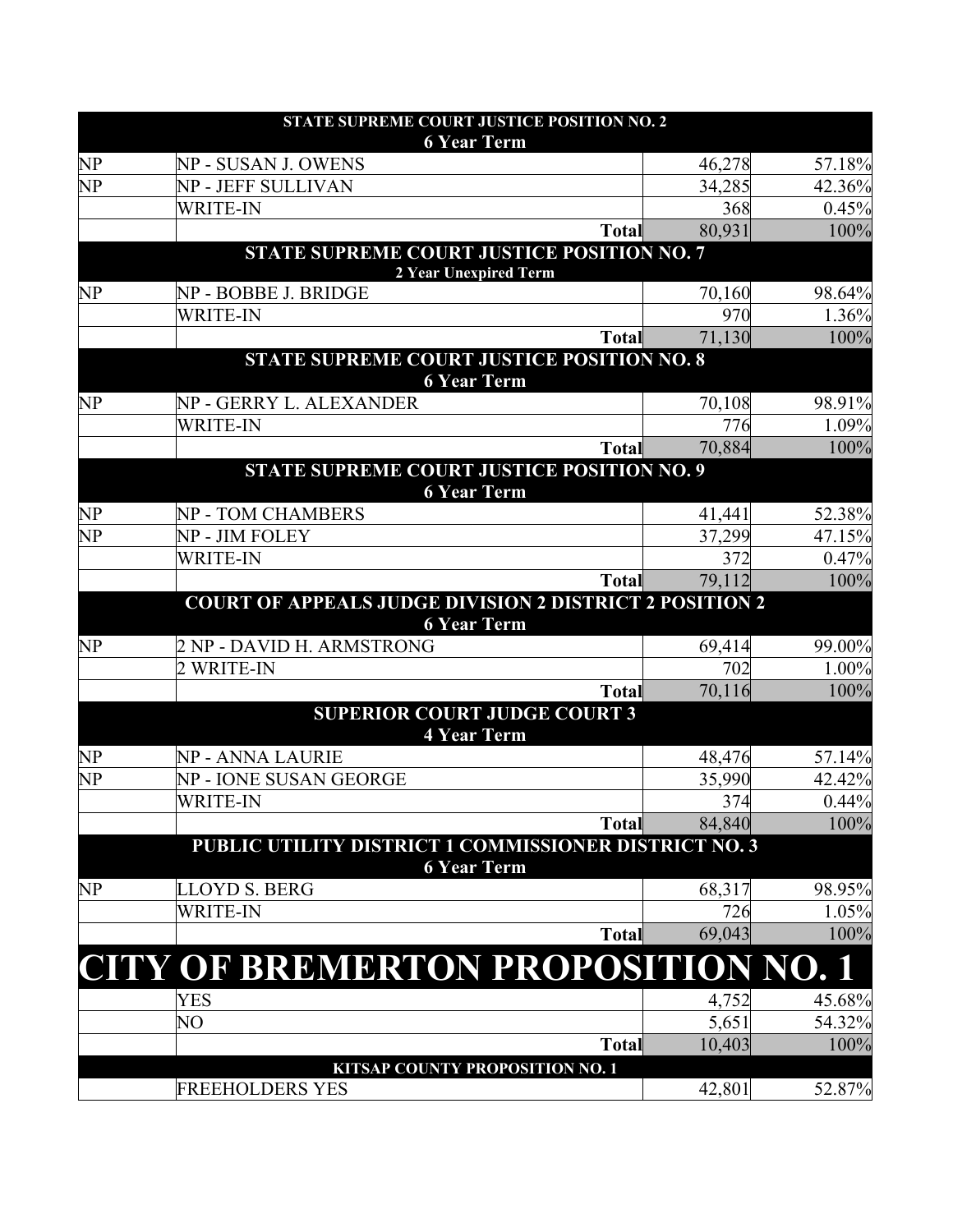|                                       |                | 47.13%         |
|---------------------------------------|----------------|----------------|
| <b>FREEHOLDERS NO</b>                 | 38,160         |                |
| <b>Total</b>                          | 80,961         | 100%           |
| FREEHOLDER COMMISSIONER DISTRICT 1    |                |                |
| <b>NP-JERRY HEBERT</b>                | 7,438          | 4.74%          |
| NP-FLOYD BRIGHT                       | 6,443          | 4.11%          |
| <b>NP-LEIF BENTSEN</b>                | 10,406         | 6.63%          |
| NP-DOUG KITCHENS                      | 8,787          | 5.60%          |
| NP-GEORGE H. McKINNEY                 | 10,607         | 6.76%          |
| NP-ANDREW W. MARON                    | 9,932          | 6.33%          |
| NP-MARY ELLEN MADISON                 | 13,055         | 8.32%          |
| NP-ROBERT MacNEAL                     | 7,610          | 4.85%          |
| NP-MATT RYAN                          | 13,017         | 8.30%          |
| NP-COLIN YOUNG                        | 4,970          | 3.17%          |
| <b>NP-HARRY JAMES</b>                 | 8,800          | 5.61%          |
| NP-MICK SHELDON                       | 7,821          | 4.99%          |
| NP-BARBARA STEPHENSON                 | 12,741         | 8.12%          |
| NP-DAVID ELLINGSON                    | 6,795          | 4.33%          |
| <b>NP-BRUCE CRASWELL</b>              | 9,290          | 5.92%          |
| NP-PAT FARRINGTON                     | 6,800          | 4.33%          |
| NP-SHERRY APPLETON                    | 11,880         | 7.57%          |
| <b>WRITE-IN</b>                       | 498            | 0.32%          |
| <b>Total</b>                          | 156,890        | 100.00%        |
| FREEHOLDER COMMISSIONER DISTRICT 2    |                |                |
| NP-DONNA HUFF                         | 8,825          | 6.64%          |
| NP-JULIA MUNOZ BRADFORD               | 5,892          | 4.43%          |
| NP-ROCKY BRANNAN                      | 4,628          | 3.48%          |
| NP-MONTY MAHAN                        | 6,346          | 4.77%          |
| NP-JAMES E. (JIM) MARTIN              | 6,841          | 5.15%          |
| NP-RON ROBINSON                       | 4,434          | 3.34%          |
| NP-RON RADA                           | 6,725          | 5.06%          |
| <b>NP-KARL DUFF</b>                   | 6,602          | 4.97%          |
| <b>NP-LOWELL DIETZ</b>                | 2,854          | 2.15%          |
| NP-ROGER L. JOHNSON                   | 3,673          | 2.76%          |
| NP-JERRY JOHNSON                      | 2,766          | 2.08%          |
| NP-SHARON SHRADER                     | 9,738          | 7.33%          |
| NP-LAWRENCE S. SCHMITT                | 3,092          | 2.33%          |
| NP-KATHRYN J. SIMPSON                 |                |                |
|                                       | 5,876          | 4.42%          |
| NP-PAUL STRAPAC                       | 2,421          | 1.82%          |
| NP-PAUL STANBERY                      | 2,522          | 1.90%          |
| NP-VALERIE JO WHITE-TAYLOR            | 3,635          | 2.73%          |
| NP-BRADLEY S. WOLF                    | 3,182          | 2.39%          |
| NP-LINDA WEBB<br>NP-LEROY J. WILLIAMS | 7,336<br>3,326 | 5.52%<br>2.50% |